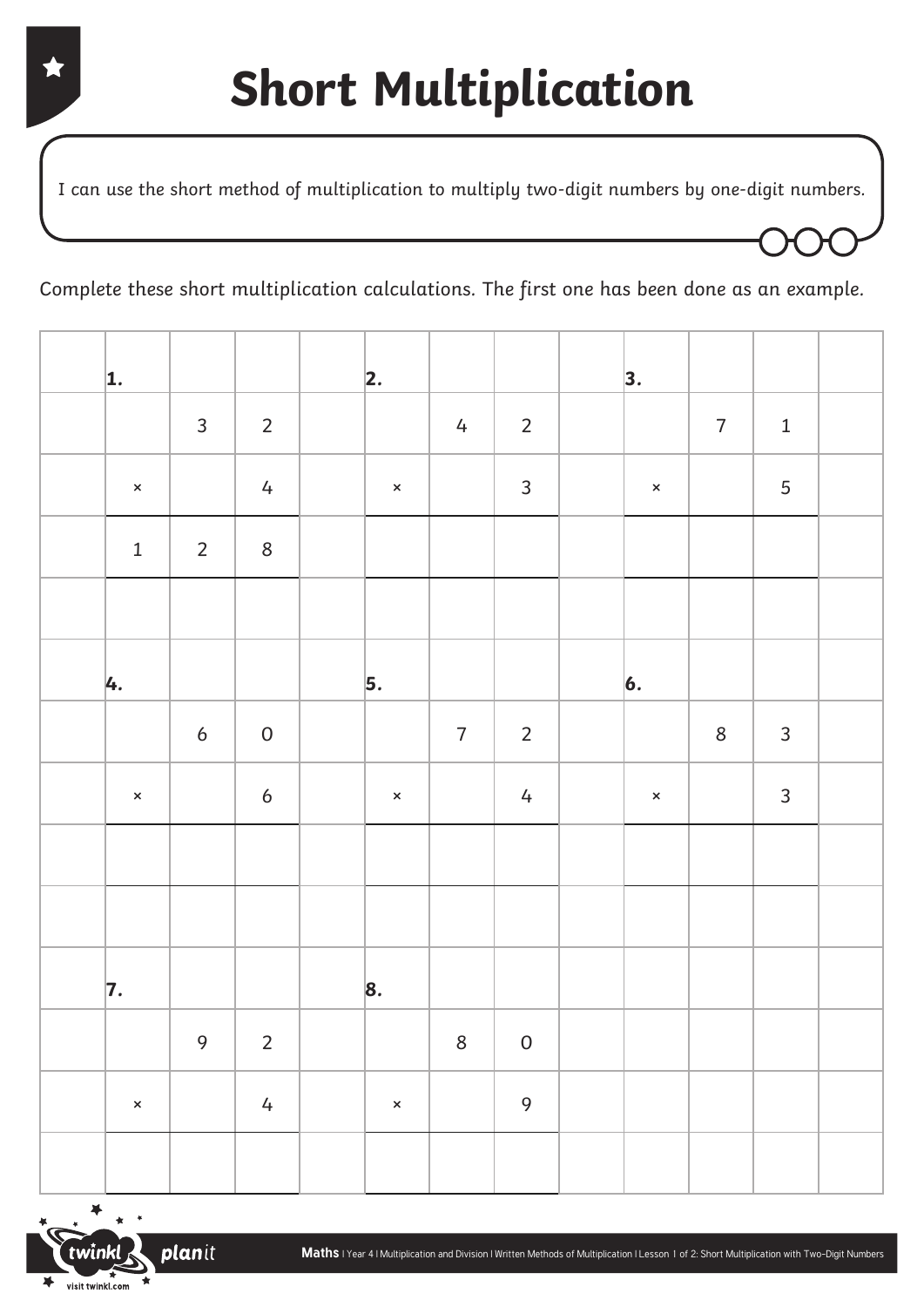

I can use the short method of multiplication to multiply two-digit numbers by one-digit numbers.

Complete these short multiplication calculations. The first one has been done as an example.

| 1.             |                  |                  | 2.             |                |                | 3.             |                  |                |  |
|----------------|------------------|------------------|----------------|----------------|----------------|----------------|------------------|----------------|--|
|                | $\,8\,$          | $\boldsymbol{6}$ |                | $\frac{1}{4}$  | $\frac{1}{4}$  |                | $\overline{7}$   | $\overline{2}$ |  |
| $\pmb{\times}$ |                  | $\boldsymbol{6}$ | $\pmb{\times}$ |                | $\overline{3}$ | $\pmb{\times}$ |                  | $\mathbf 9$    |  |
| $\overline{5}$ | $\mathbf{1}$     | $\boldsymbol{6}$ |                |                |                |                |                  |                |  |
|                | $\mathsf{3}$     |                  |                |                |                |                |                  |                |  |
| 4.             |                  |                  | $\vert$ 5.     |                |                | $\vert 6.$     |                  |                |  |
|                | $\boldsymbol{6}$ | $\mathbf 9$      |                | $\overline{7}$ | $8\,$          |                | $\,8\,$          | $\mathbf{3}$   |  |
| $\pmb{\times}$ |                  | $\boldsymbol{6}$ | $\pmb{\times}$ |                | $\overline{4}$ | $\pmb{\times}$ |                  | $\,8\,$        |  |
|                |                  |                  |                |                |                |                |                  |                |  |
|                |                  |                  |                |                |                |                |                  |                |  |
| 7.             |                  |                  | 8.             |                |                | 9.             |                  |                |  |
|                | 9                | $\overline{4}$   |                | $\,8\,$        | $\overline{2}$ |                | $\boldsymbol{9}$ | $\mathbf 9$    |  |
| $\pmb{\times}$ |                  | $\overline{4}$   | $\pmb{\times}$ |                | 9              | $\pmb{\times}$ |                  | $\mathbf{3}$   |  |
|                |                  |                  |                |                |                |                |                  |                |  |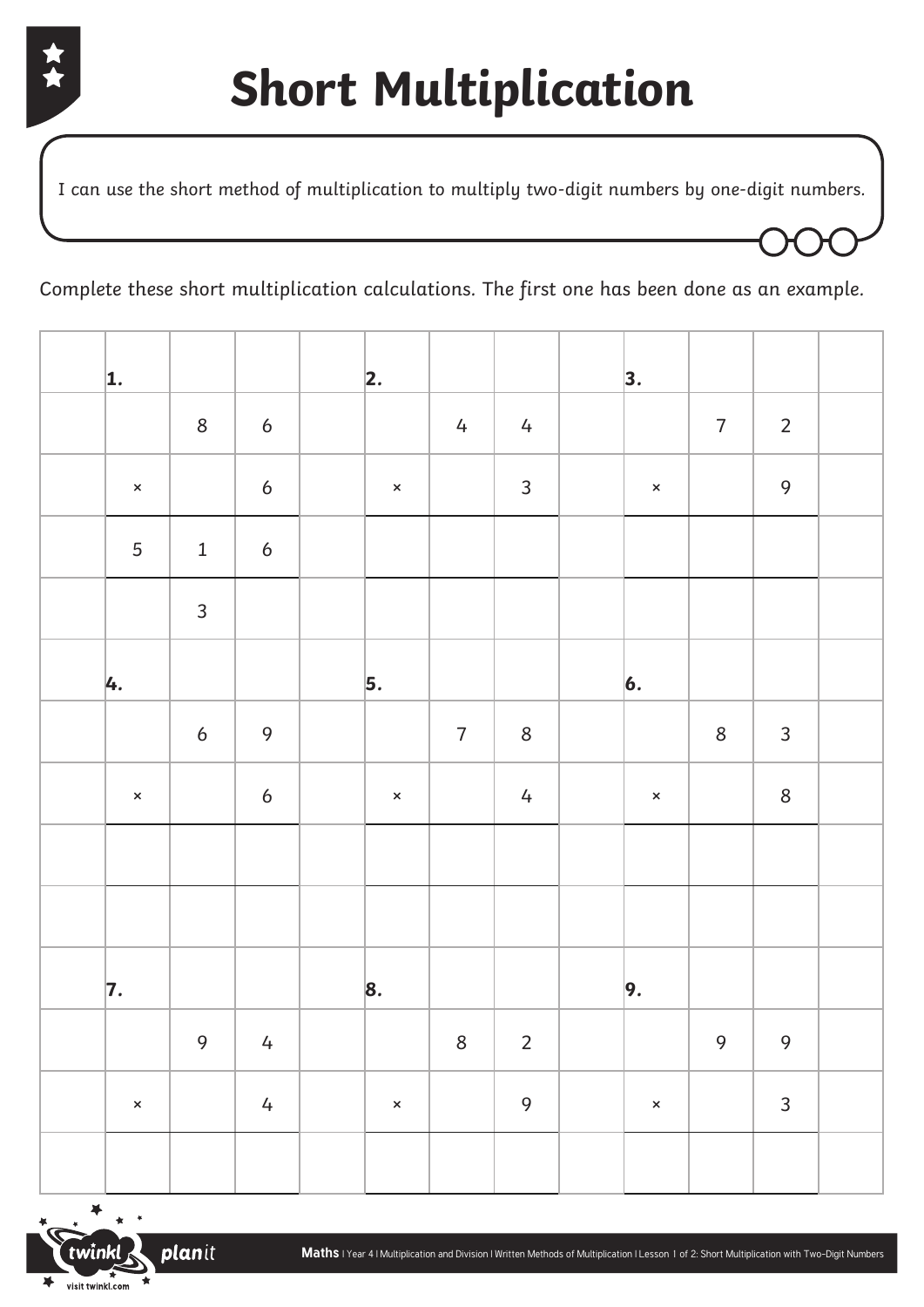

# **Short Multiplication**

| $\vert$ 10.    |   |   | 11.          |   |                | 12.            |   |   |  |
|----------------|---|---|--------------|---|----------------|----------------|---|---|--|
|                | 4 | 8 |              | 6 | $\overline{7}$ |                | 7 | 9 |  |
| $\pmb{\times}$ |   | 6 | $\mathsf{x}$ |   | 4              | $\pmb{\times}$ |   | 3 |  |
|                |   |   |              |   |                |                |   |   |  |
|                |   |   |              |   |                |                |   |   |  |

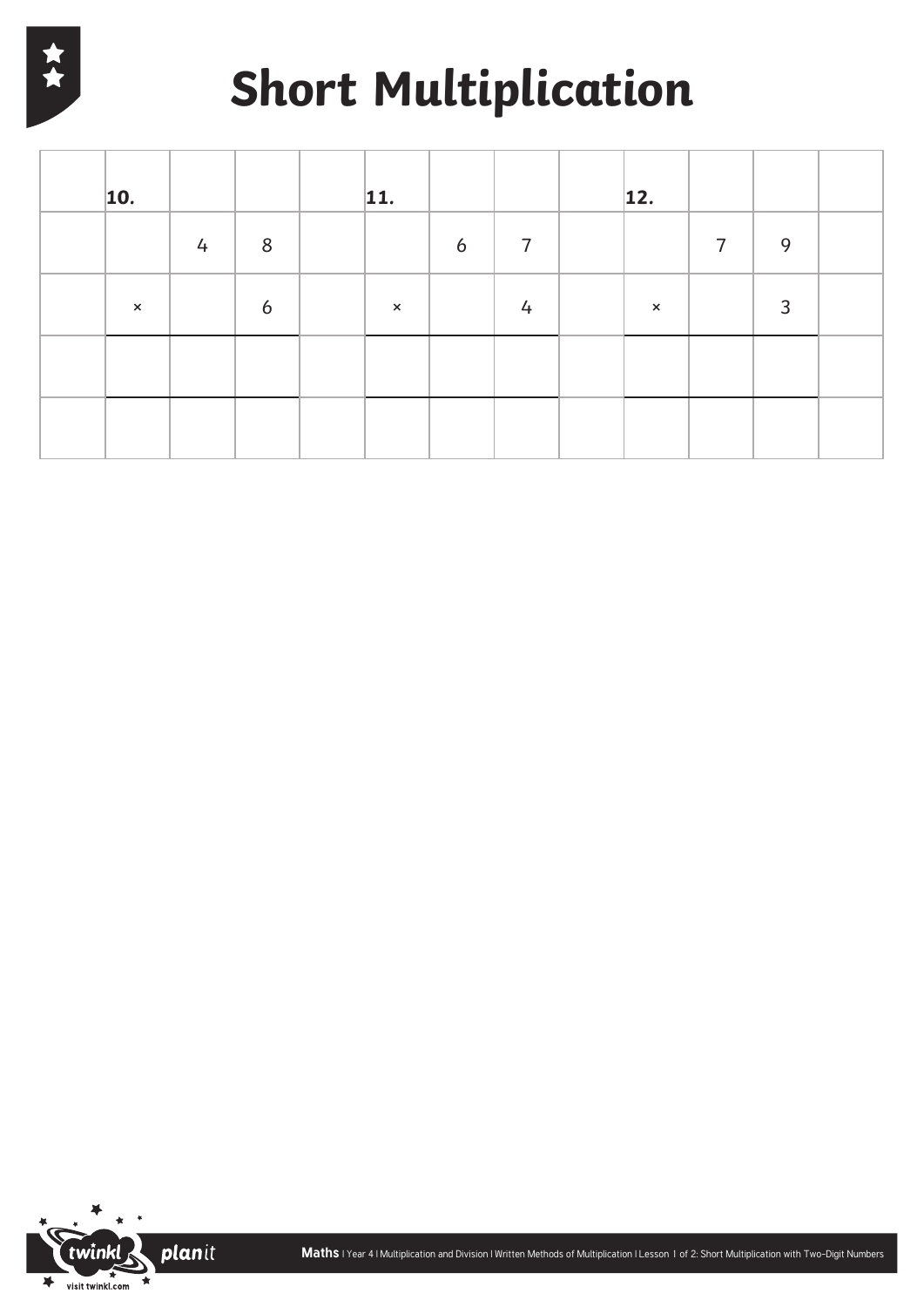

I can use the short method of multiplication to multiply two-digit numbers by one-digit numbers.

Complete these short multiplication calculations. The first one has been done as an example.

| 1.             |                  |                  | 2.             |                |                  | 3.             |                  |                |  |
|----------------|------------------|------------------|----------------|----------------|------------------|----------------|------------------|----------------|--|
|                | $\bf 8$          | $\boldsymbol{6}$ |                | $\frac{1}{4}$  | $\frac{1}{4}$    |                | $\overline{7}$   | $\overline{2}$ |  |
| $\pmb{\times}$ |                  | $\boldsymbol{6}$ | $\pmb{\times}$ |                | $\,8\,$          | $\pmb{\times}$ |                  | $\mathsf{9}$   |  |
| 5              | $\mathbf 1$      | $\boldsymbol{6}$ |                |                |                  |                |                  |                |  |
|                | $\mathsf{3}$     |                  |                |                |                  |                |                  |                |  |
| 4.             |                  |                  | $\vert$ 5.     |                |                  | $\vert 6.$     |                  |                |  |
|                | $\boldsymbol{6}$ | $\mathbf 9$      |                | $\overline{7}$ | $\,8\,$          |                | $\,8\,$          | $\mathbf{3}$   |  |
| $\pmb{\times}$ |                  | $\boldsymbol{6}$ | $\pmb{\times}$ |                | $\sqrt{ }$       | $\pmb{\times}$ |                  | $\mathsf{9}$   |  |
|                |                  |                  |                |                |                  |                |                  |                |  |
|                |                  |                  |                |                |                  |                |                  |                |  |
| 7.             |                  |                  | 8.             |                |                  | 9.             |                  |                |  |
|                | 9                | $\overline{4}$   |                | $\,8\,$        | $\overline{2}$   |                | $\boldsymbol{9}$ | 9              |  |
| $\pmb{\times}$ |                  | $\,8\,$          | $\pmb{\times}$ |                | $\boldsymbol{6}$ | $\pmb{\times}$ |                  | $\overline{4}$ |  |
|                |                  |                  |                |                |                  |                |                  |                |  |

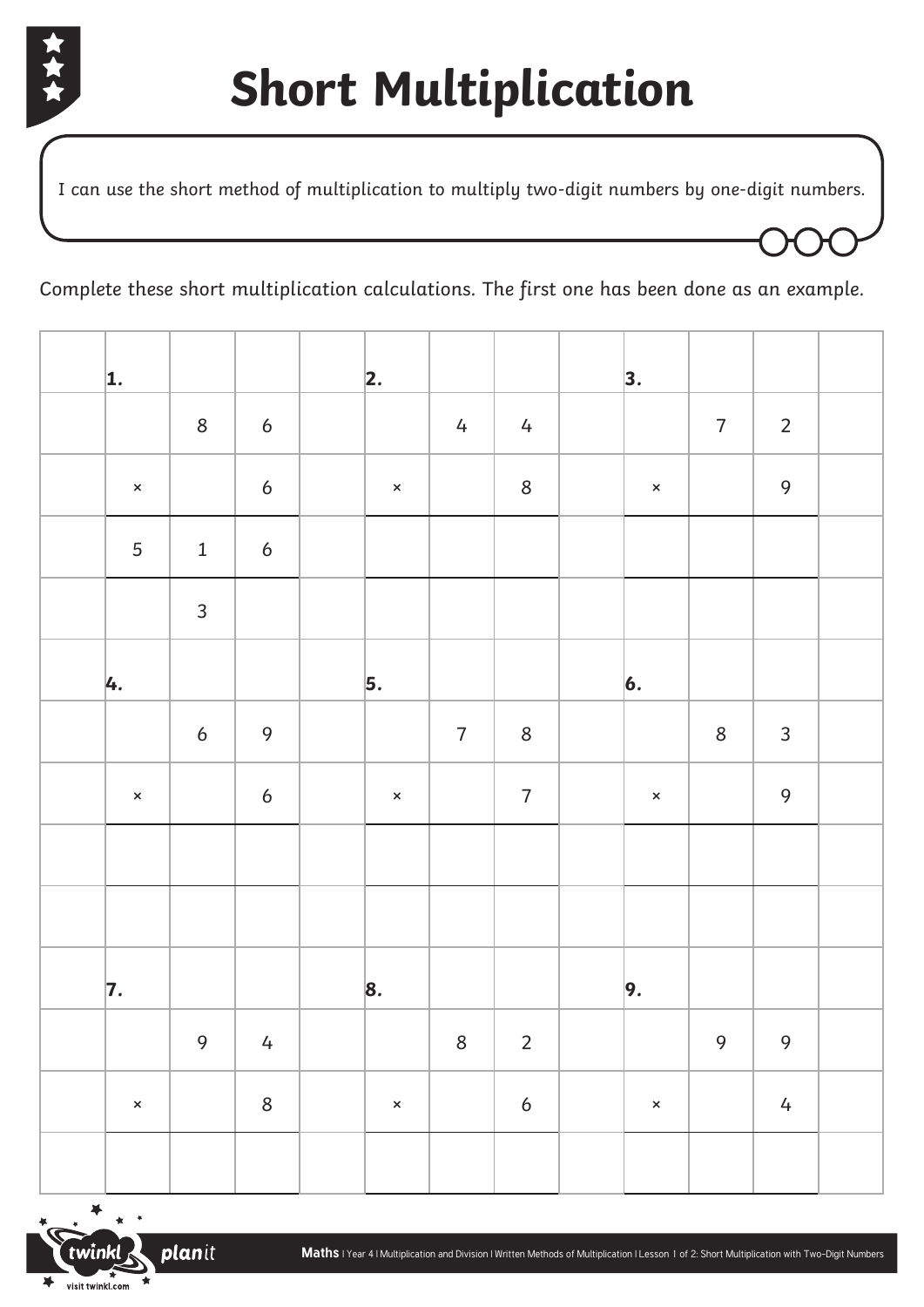

# **Short Multiplication**

| $\vert$ 10.           |   |       | 11.                   |   |                | 12.            |                |   |  |
|-----------------------|---|-------|-----------------------|---|----------------|----------------|----------------|---|--|
|                       | 4 | $8\,$ |                       | 6 | $\overline{7}$ |                | $\overline{7}$ | 9 |  |
| $\boldsymbol{\times}$ |   | 9     | $\boldsymbol{\times}$ |   | 8              | $\pmb{\times}$ |                | 7 |  |
|                       |   |       |                       |   |                |                |                |   |  |
|                       |   |       |                       |   |                |                |                |   |  |